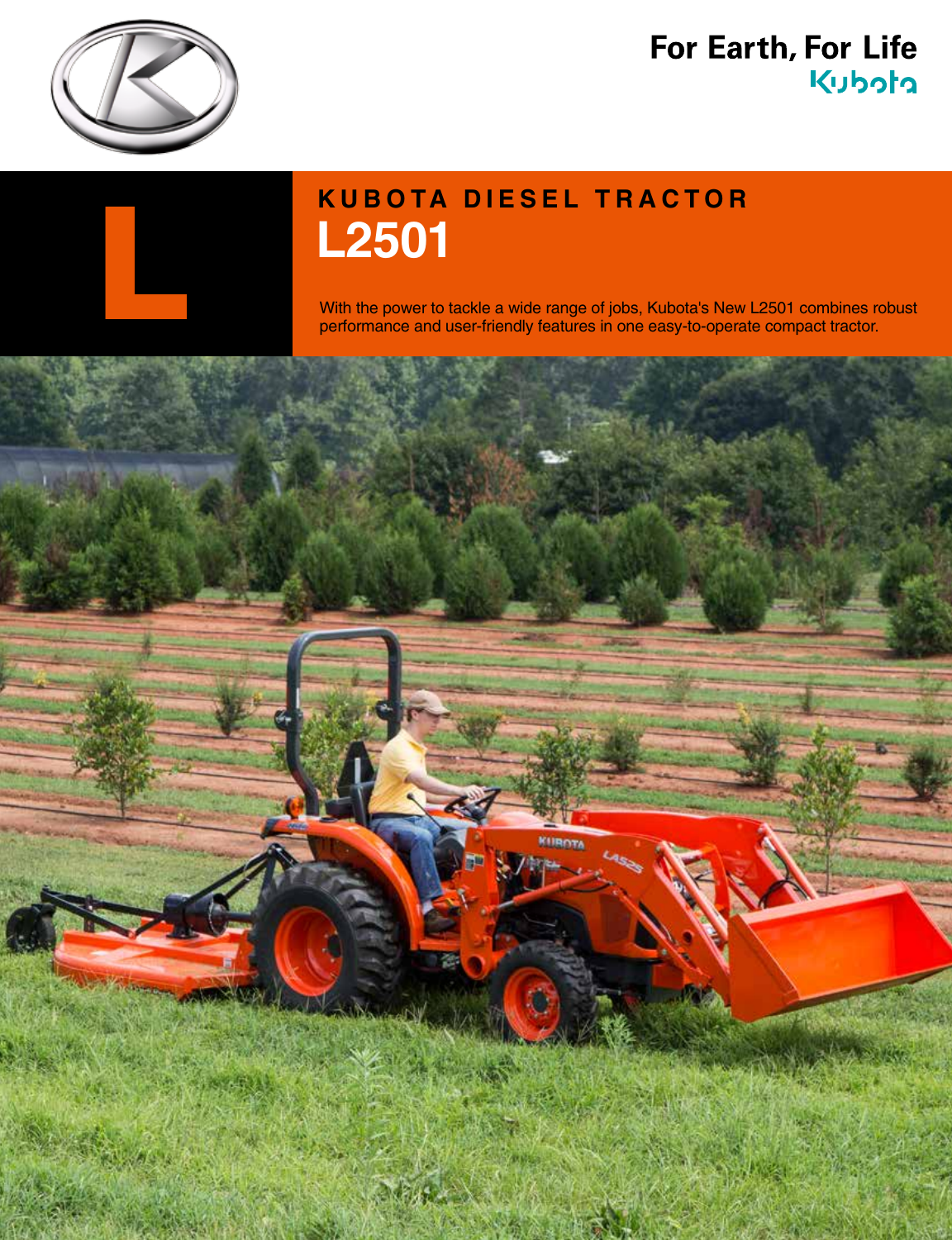## Powerful enough to tackle a wide range yet nimble enough to provide the precisi

### **ENGINE**



### **Powerful, clean running Kubota diesel engines**

Kubota engines are well known for their reliability, power, and ability to generate outstanding horsepower. Today, Kubota engines are more fuel efficient and clean running than ever before. The 24.8 HP (18.5kW) engine in the L2501 meets the very latest EPA Tier 4 Final emission regulations. And, maintenance is easier with a gasstrut hood opener-assist.









### **Enhanced operator's deck**

The L2501 features a spacious operator's platform for optimal comfort. The ergonomic design means that the operator experiences less fatigue. The semi-flat design of the deck makes mounting and dismounting the tractor easier.



### **HST Transmission with 4WD**

The HST transmission offers simple forward and reverse change and 3-range shifting for optimal operating efficiency. Optional cruise control is also available.

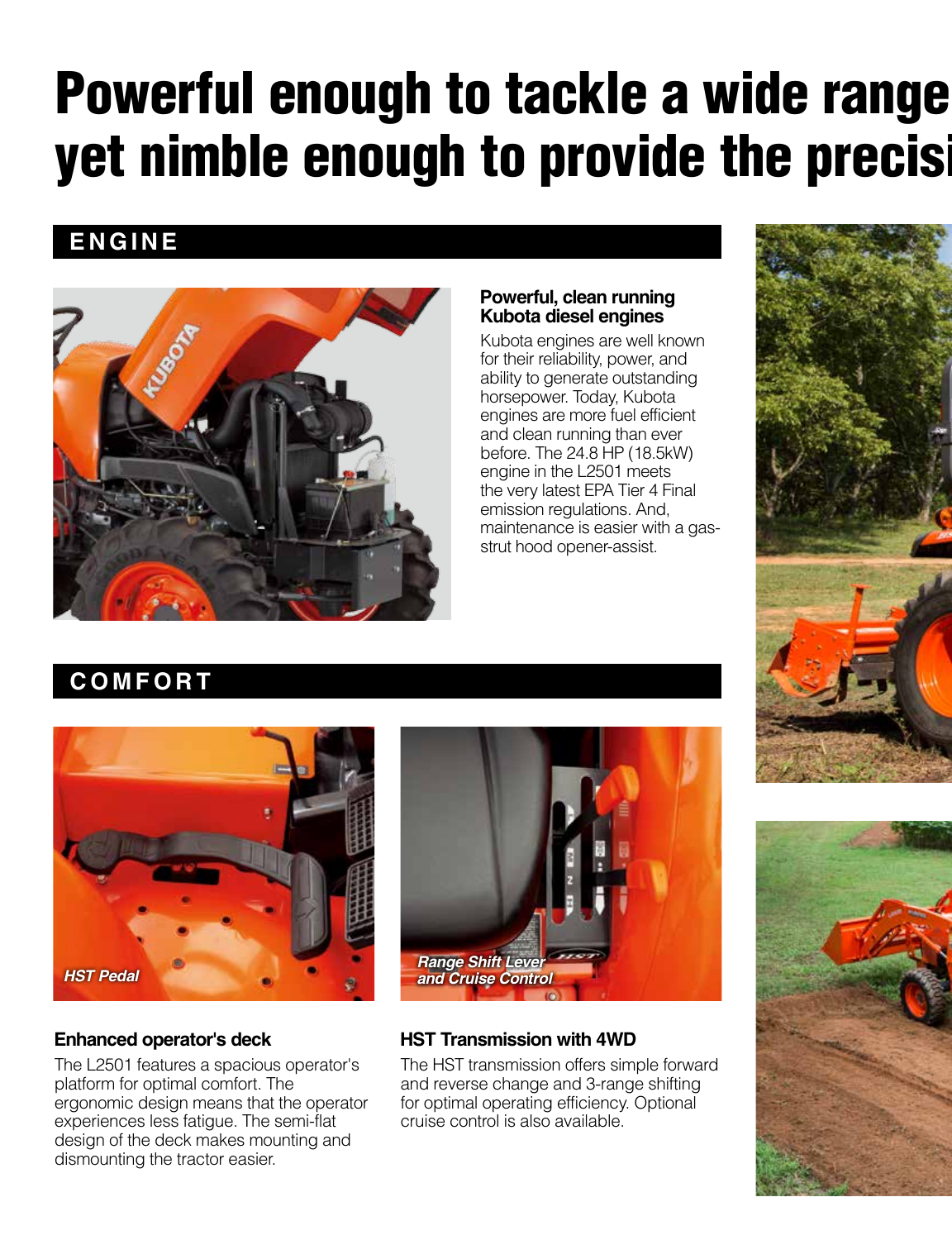## of tasks, ion performance you need.





### **VERSATILE APPLICATION**

#### **Performance Matched Implements**

• LA525 Front Loader

 Maximum lift capacity (pivot pin) is 1131 lbs, with a maximum lift height of 94.3".

- BH77 Backhoe
- Rear Rotary Cutter max. cutting width 60"
- Rear Snow Blower
- Rotary Tiller, Rear Blade, and more

### **2-lever-quick Coupler**

The quick coupler is simple to use. Quick, easy on/off buckets and other attachments require no tools, only mounting pins and hose couplers, allowing you to move onto the next task in a matter of minutes.